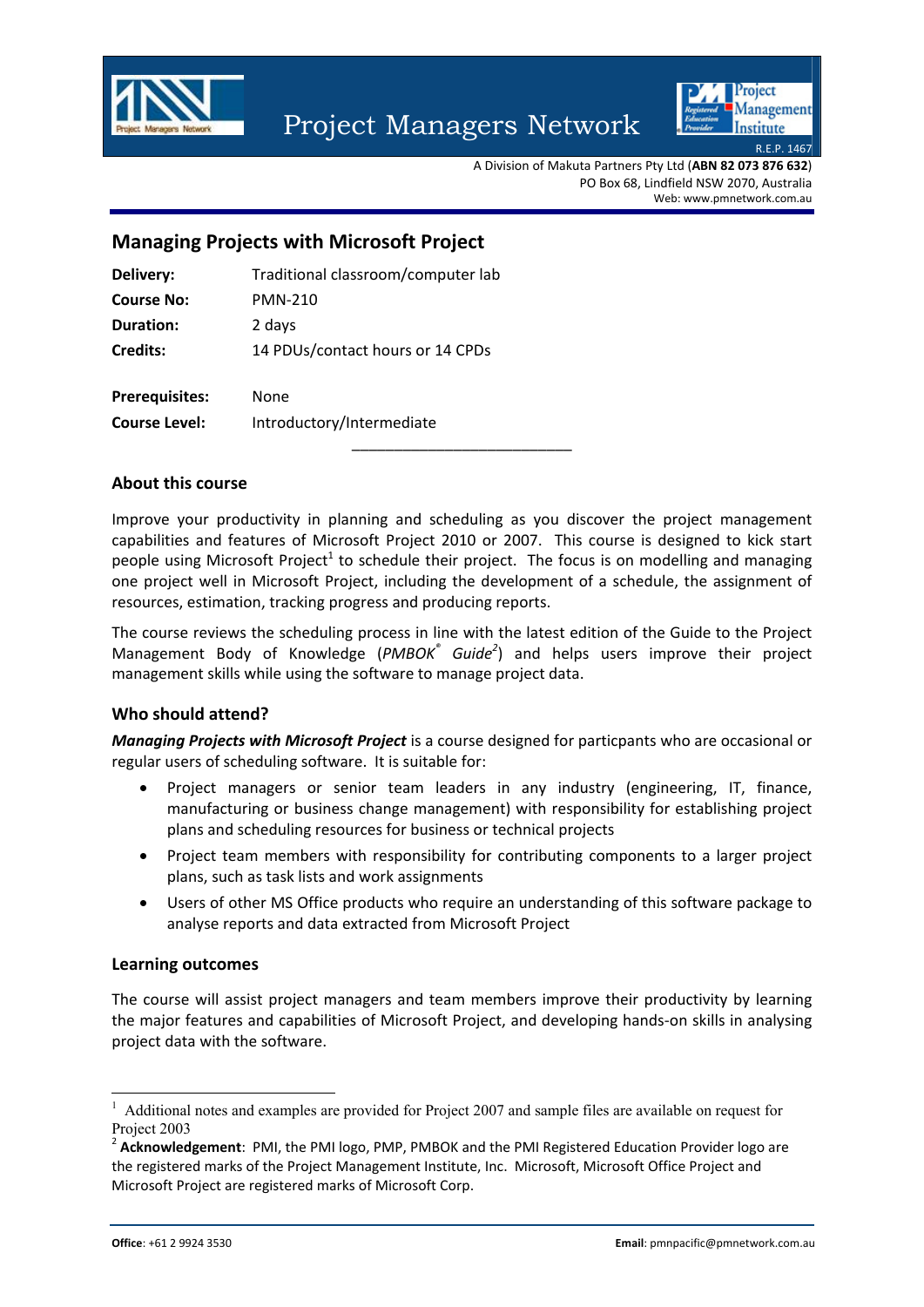Participants will learn how to:

- Understand and use project management terminology and its basic principles
- Develop a project plan (schedule) incorporating tasks and task relationships
- Create and assign project resources, including people, facilities, equipment and materials
- Identify and resolve over‐allocated project resources
- Display and edit their project in a variety of views
- Update project progress
- Manage and report project costs and progress
- Extract data and copy project data to other Office products
- Share resources between projects
- View merged or related projects in a portfolio view
- Customise the tables, views, reports and toolbars used in the software to suit their needs and the needs of their organisation

## **Learning approach**

The Course Director will use a variety of interactive methods during the course, including:

- Short presentations supplemented by online resources
- Practice exercises in each feature of the software
- Case study problem-solving
- Suggested evening downloads and web links

The documentation provided gives detailed technical information about the package – its windows, menus, options and capabilities ‐ clarifying the details while users develop practical skills on specific features. Many sample projects are provided to allow hands on exploration of each topic and feature of the software.

Short breaks will be provided for lunch and refreshments.

## **Course materials provided**

Each attendee will receive:

- Complete set of sample files, templates and project documentation
- Comprehensive reference work book
- Sample solution files for case study exercises
- A certificate of attendance confirming PDUs (contact hours) earned

## **Course outline**

Unit 1 Brief introduction to Project Management

- Overview of Project Management and the Planning Process
- Defining the Scope of the Project
- Developing the Project Schedule
- Assigning Project Resources
- Controlling Project Execution
- Role of a scheduling tool like MS Project.

Unit 2 Starting MS Project

The components of Microsoft Project's interface and its database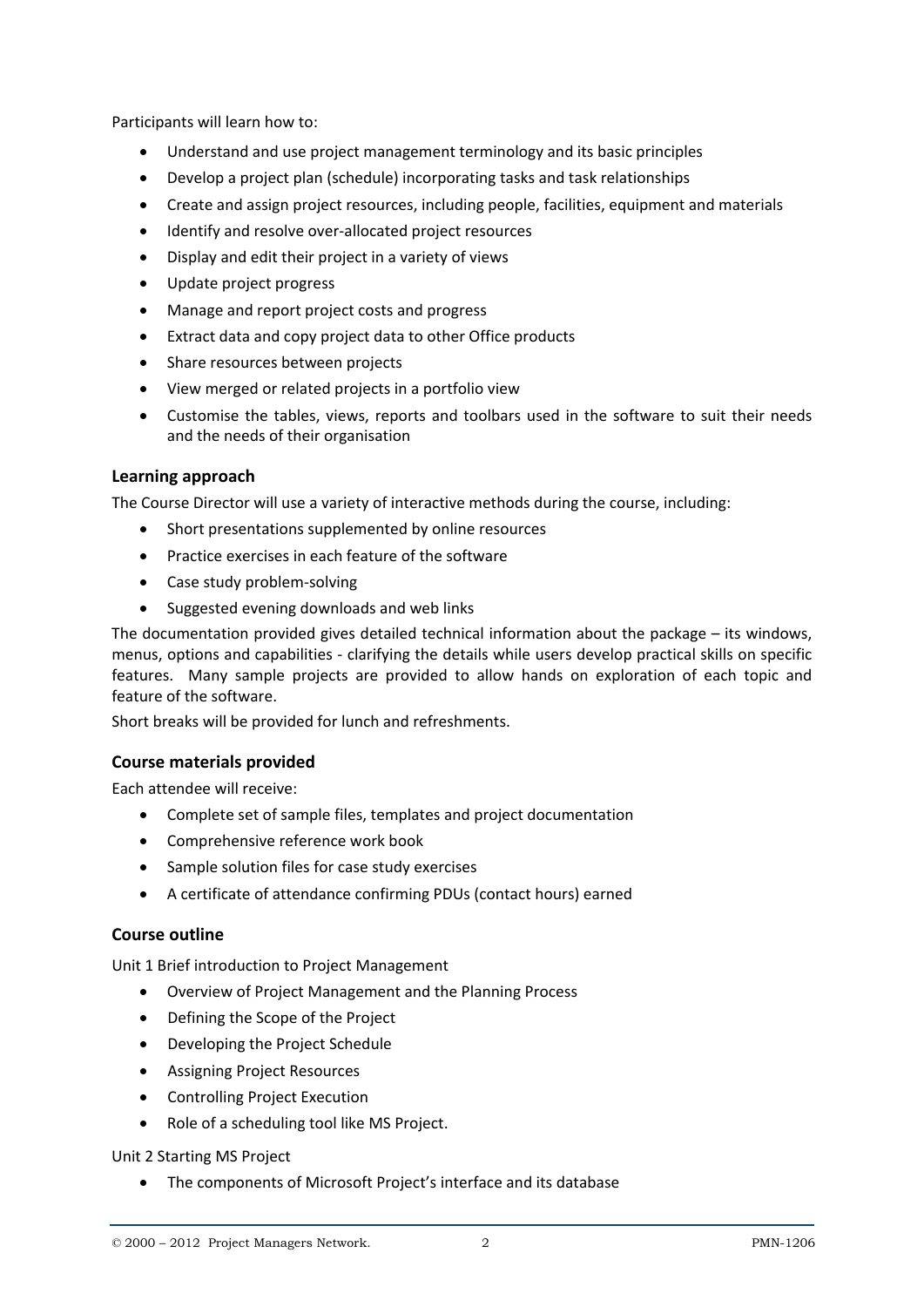- Differences between versions ; menus and toolbars Vs the ribbon interface, tables, built in views, including the View Bar
- Getting started defining Project Information, data entry, setting the project start date, linking tasks
- Options: project specific options and generic options; removing undesirable options such as manual scheduling (Project 2010) and Effort Driven (Project 2007)

Unit 3 Scheduling the project ‐ The Work Breakdown Structure and task dependencies

- Purpose of the Work Breakdown Structure (WBS) defining deliverables, tasks and their logical relationships; outlining in MS Project
- Task types: Fixed Duration, Fixed units and Fixed Work; recurring tasks
- Estimating durations or work (effort)
- Contingencies in estimating
- Task dependencies/relationships, the Network view and the Critical Path; demo of the addon WBS‐Chart
- Modifying Task Relationships, Project Constraints

Unit 4 Adding and assigning resources

- Different types of resources: part-time, full-time, machines, material resources, personnel.
- The project calendar base calendar and resource calendars; creating and assigning a calendar.
- Entering and Assigning Resources full‐time, part‐time and intermittent assignments; single and multiple assignments
- Managing and levelling work loads; resource sheets and resource views; limitations of automated levelling

Unit 5 Working with project costs

- Types of cost: fixed costs and variable costs (period cost, per unit cost, per use cost)
- How to model each type of cost in MS Project labour and facilties, materials and lump sum (firm fixed price costs)
- Using cost rate tables for rate escalation and multiple rates per resource

Unit 6 Analysing the project / troubleshooting

- Resolving Time Restrictions
- Resrouce work-hour considerations
- Resolving Resource Conflicts
- "What if?" analysis

Unit 7 Displaying project data

- Objects: views, tables, filters, calendars and maps
- Exploring Views
- Generating Project Reports
- Using drawing tools

Unit 8 Sorting and filtering data

- Sorting Project Data
- **•** Filtering Project Data